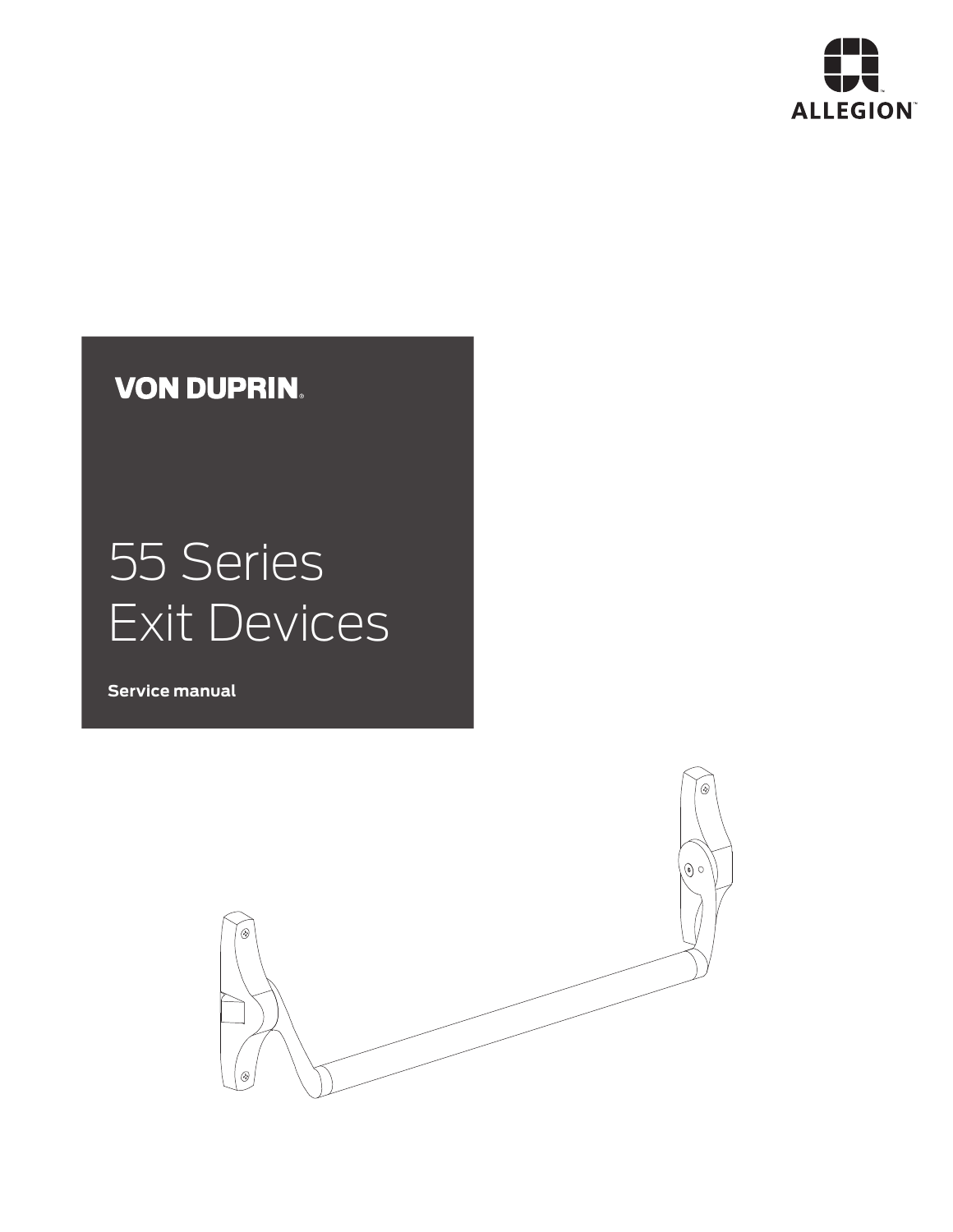#### **INDEX**

| <b>General Information</b> |  |
|----------------------------|--|
|                            |  |
|                            |  |
|                            |  |
|                            |  |
|                            |  |
|                            |  |

#### **55 Series Device Parts**

#### **INTRODUCTION**

This manual contains a listing of replaceable parts and assemblies for the 55 Series Panic and FEH Devices.

#### **HOW TO ORDER**

Some parts are sold separately. Other items are available as part of a kit or multiple quantity package. For the best possible service when ordering replacement parts or assemblies, please provide the following information:

- Part number or assembly number
- Description
- Quantity needed
- Finish desired (if available finished)
- Date of original purchase (if known)

To find out the name of your local Von Duprin distributor or sales representative, contact:

Von Duprin Division Allegion 2720 Tobey Drive Indianapolis, IN 46219 Phone: (877) 671-7011

#### **PART NUMBER AND AVAILABILITY CHANGES**

This manual was designed to help illustrate the replacement parts and kits that are available for sale. Because of changes to the product and/or manufacturing process, part numbers and availability can change over time.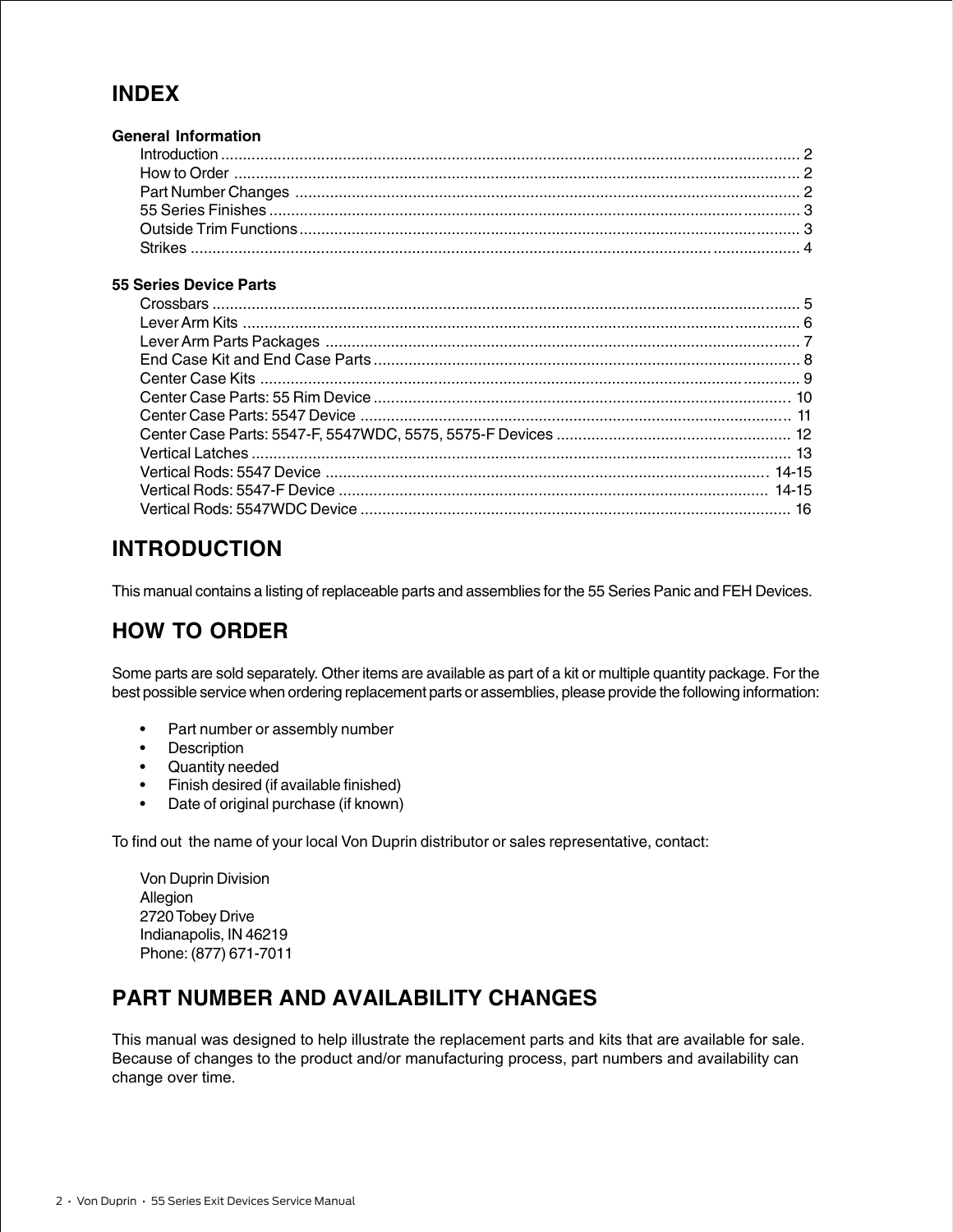#### **55 SERIES FINISHES**

| <b>US Number</b> | <b>BHMA Number</b> | Color                  |
|------------------|--------------------|------------------------|
| US <sub>3</sub>  | 605                | Brass, polished        |
| US4              | 606                | Brass, dull            |
| <b>US10B</b>     | 613                | Brass, dull (oxidized) |
| <b>US26</b>      | 625                | Chrome, polished       |
| <b>US26D</b>     | 626                | Chrome, dull           |
| <b>US10</b>      | 612                | Bronze, dull           |
| <b>SPBLK</b>     | 693                | Gloss black powder     |

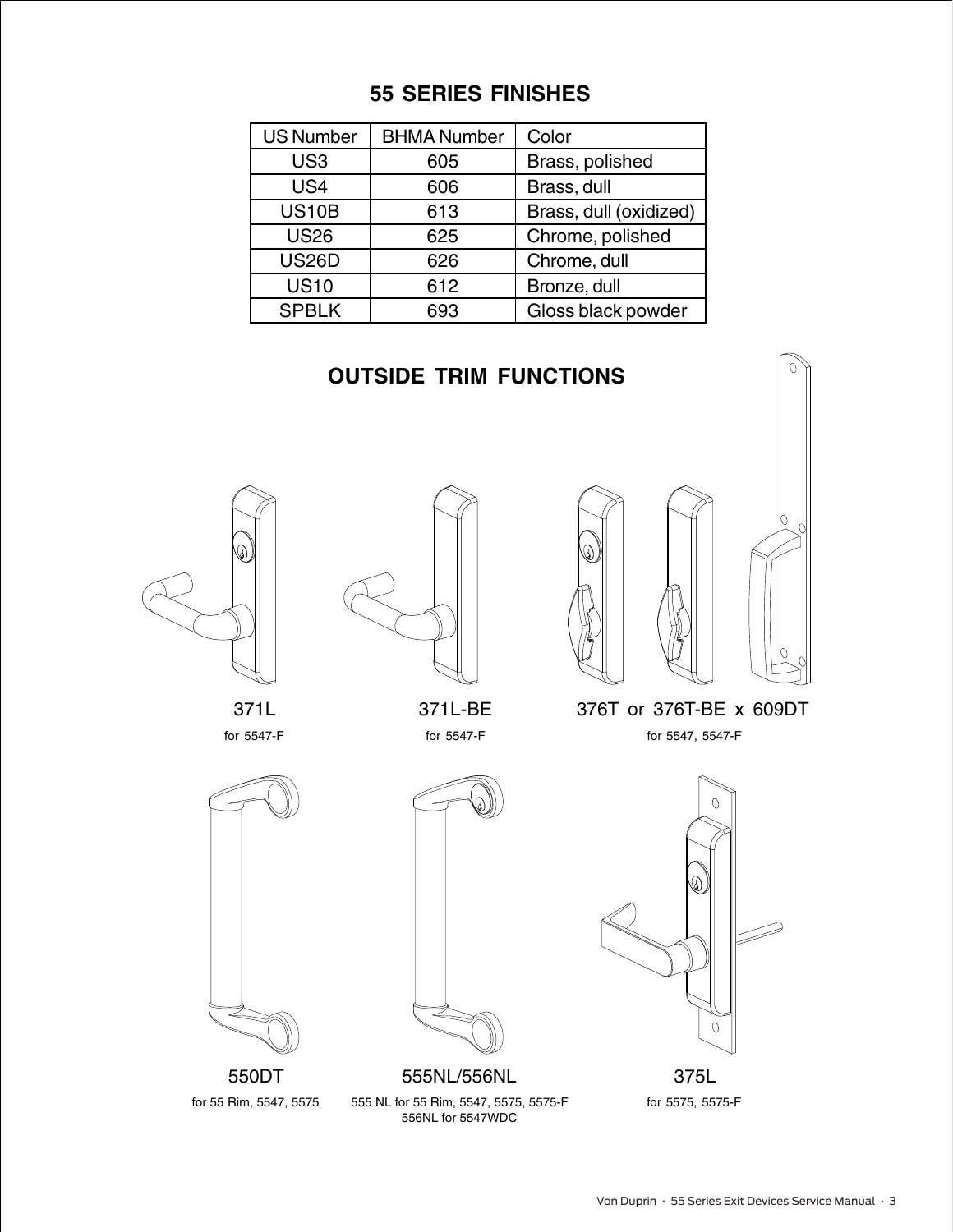#### **55 RIM STRIKES**



#### **5547 STRIKES**



471U (top)



472U (1-3/4" thick doors; top)



473U (2-1/4" thick doors; top)



301L (bottom)

#### **5547WDC/5547WDC-F STRIKES**



338 (top)



472U (1-3/4" thick doors; top)



473U (2-1/4" thick doors; top)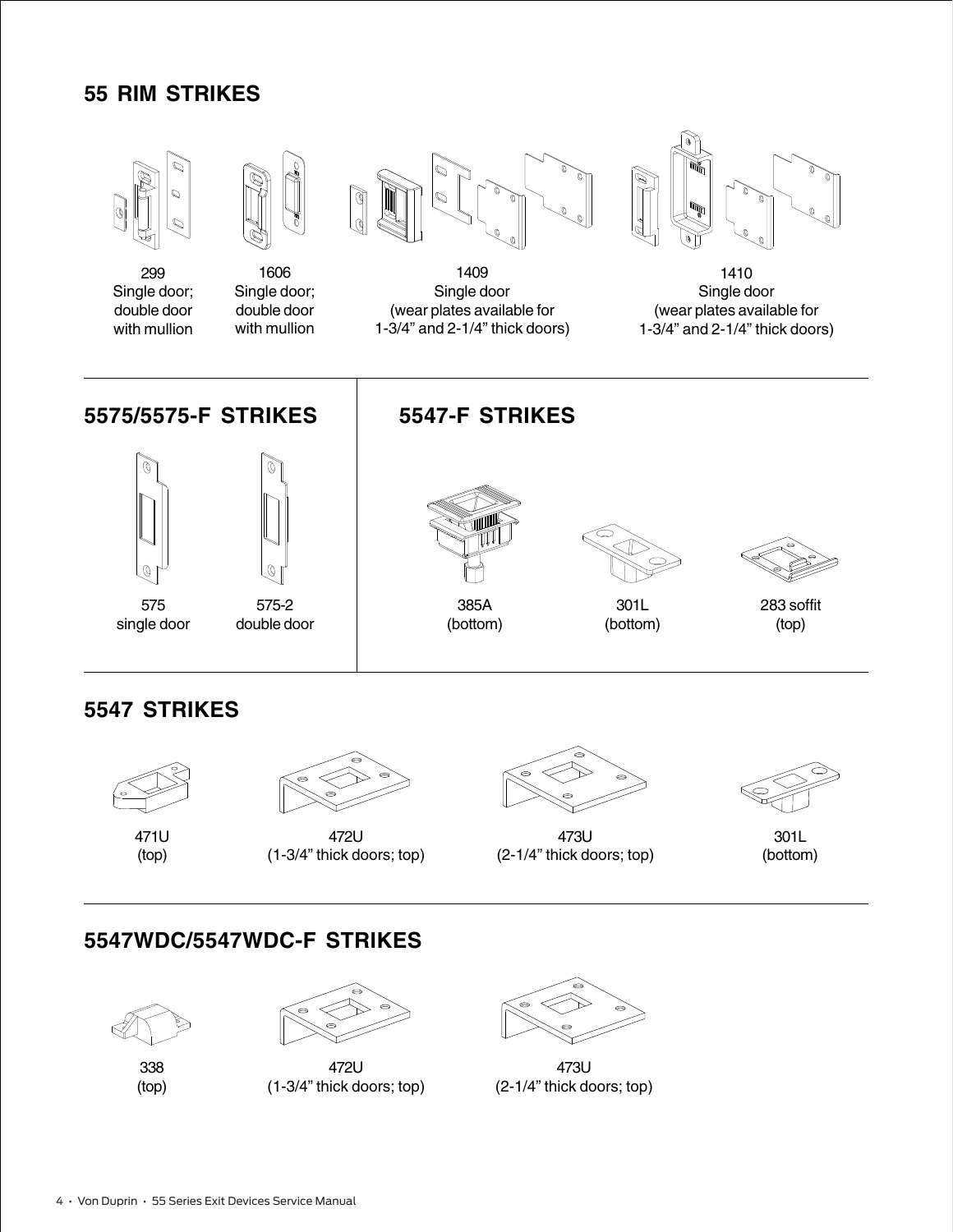#### **CROSSBARS**

| Item No. | Part No. | <b>Description</b>             | Quantity | Finish |
|----------|----------|--------------------------------|----------|--------|
|          | 050004   | 42" Standard Crossbar Kit      |          |        |
|          | 050005   | 42" Knurled Crossbar Kit       |          |        |
| ົ        | 050459   | 37" Crossbar Reinforcement Kit |          |        |

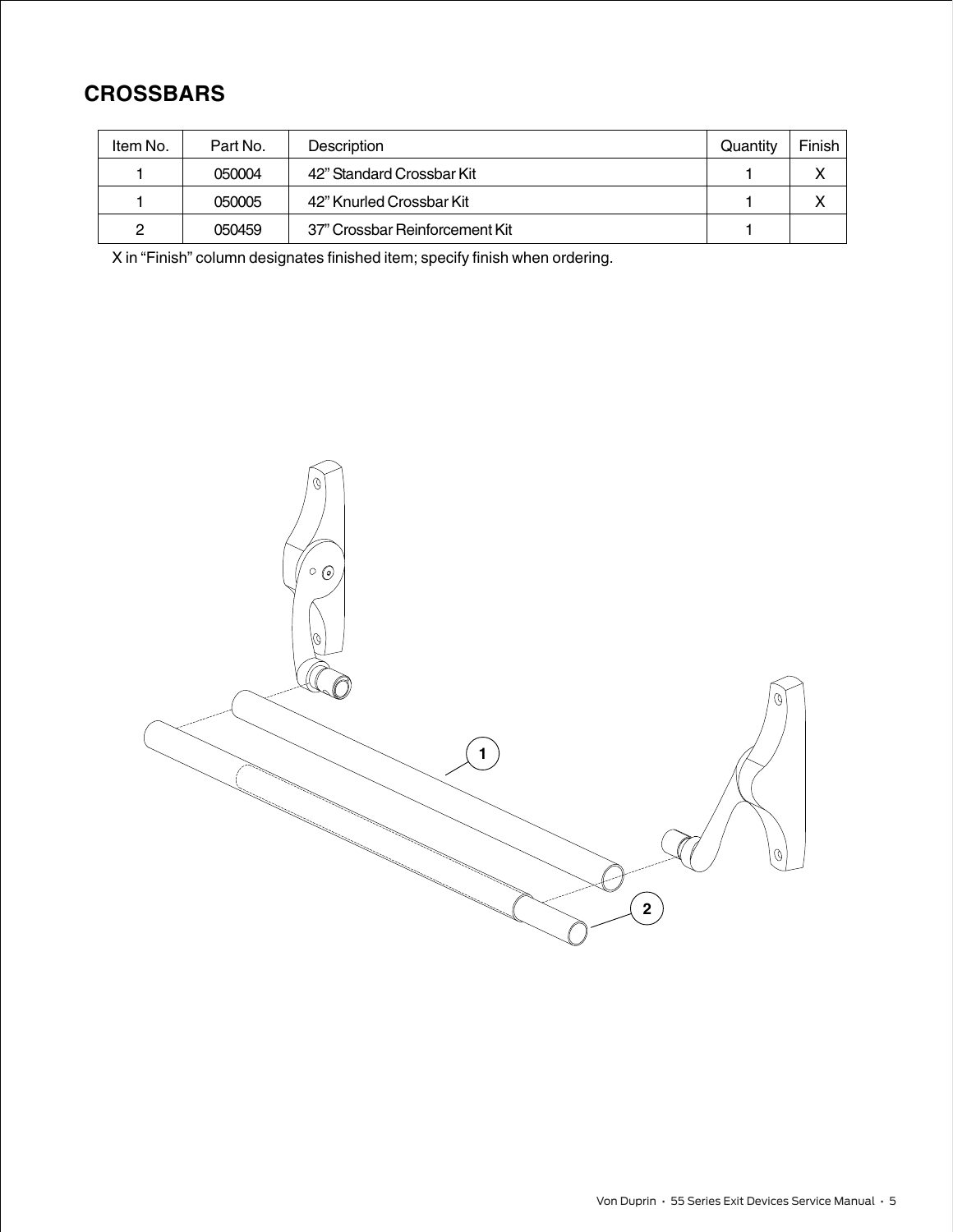#### **LEVER ARM KITS**

| Item No. | Part No. | Description                  | Quantity | Finish |
|----------|----------|------------------------------|----------|--------|
|          | 050112   | 55 R/M/CV LH Lever Arm Kit   |          | x      |
| 2        | 050136   | 55 R/M/CV RH Lever Arm Kit   |          | х      |
| 3        | 050137   | 5547-F/75-F LH Lever Arm Kit |          |        |
| 4        | 050139   | 5547-F/75-F RH Lever Arm Kit |          |        |

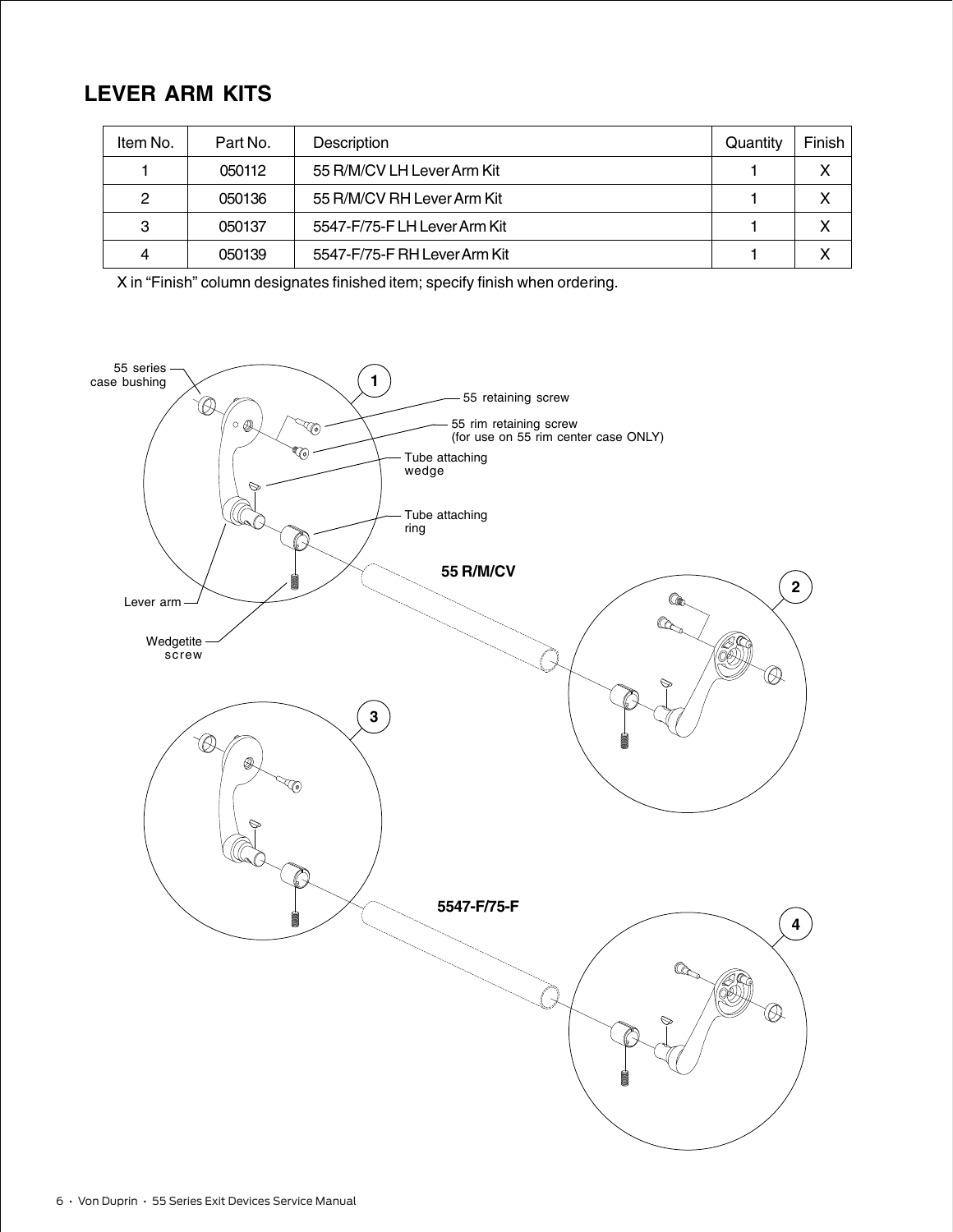#### **LEVER ARM PARTS PACKAGES**

| Item No. | Part No. | Description                                | Quantity       | Finish |
|----------|----------|--------------------------------------------|----------------|--------|
|          | 090008   | Wedgetite Screw Pkg.                       | 2              |        |
|          | 090081   | Wedgetite Screw Pkg.                       | 30             |        |
| 2        | 090020   | Crossbar Tube Attaching Wedge Pkg.         | 2              |        |
| 3        | 090021   | Crossbar Tube Attaching Ring Pkg.          | 2              |        |
| 4        | 090029   | 55 Dog Screw Pkg.                          | $\overline{2}$ |        |
| 4        | 090053   | 55 Dog Screw Pkg.                          | 10             |        |
| 5        | 090005   | 227 Dog Key 5/32" Pkg.                     | 2              |        |
| 5        | 090085   | 227 Dog Key 5/32" Pkg.                     | 10             |        |
| 6        | 103866   | 55 Series Special Hex Key (Reversing Pkg.) |                |        |

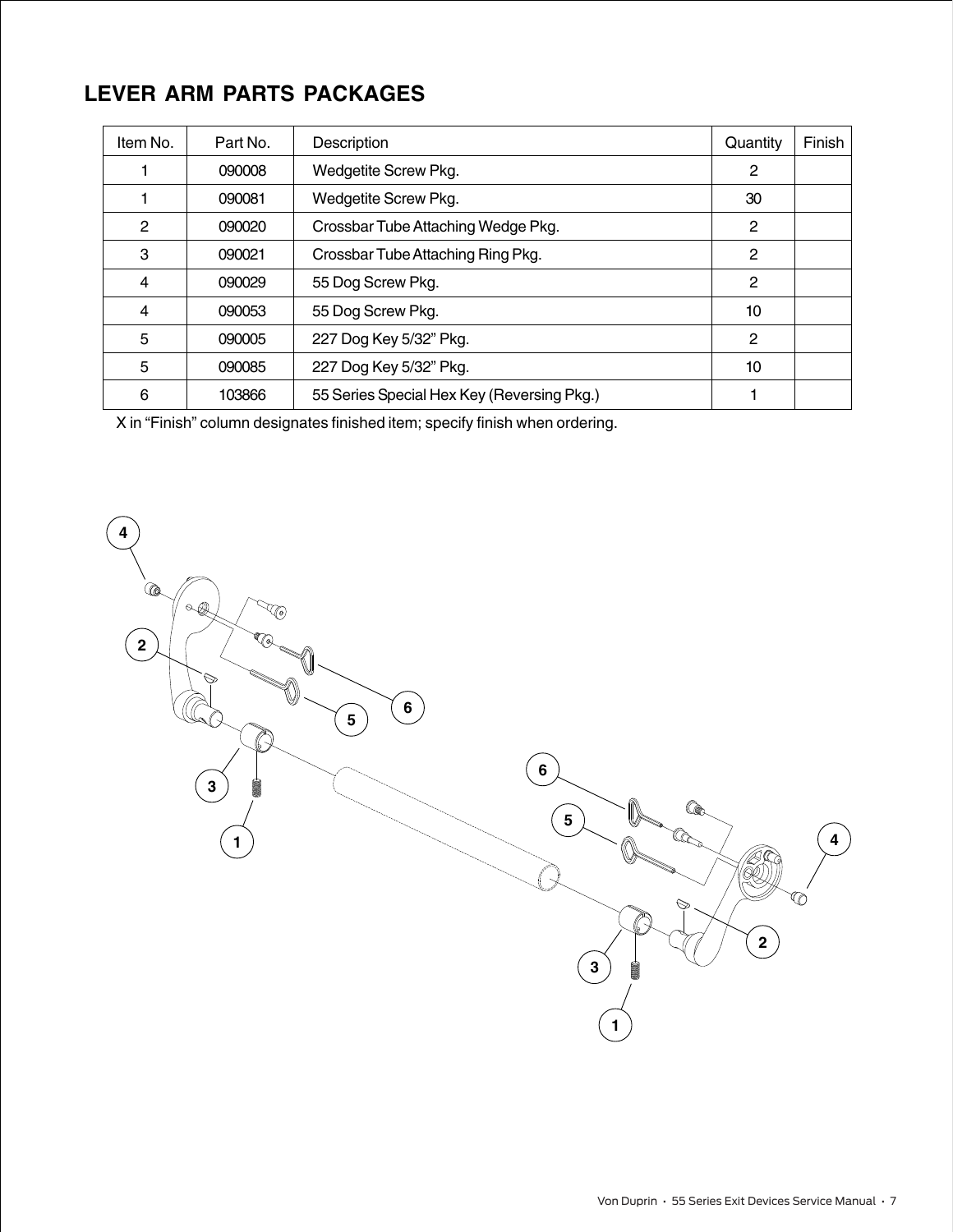#### **END CASE KITS AND END CASE PARTS**

| Item No. | Part No. | Description                       | Quantity       | Finish |
|----------|----------|-----------------------------------|----------------|--------|
|          | 050196   | 55 Rim/5575/5547 RHR End Case Kit |                | X      |
| 2        | 050197   | 55 Rim/5575/5547 LHR End Case Kit |                | X      |
| 3        | 050198   | 5547-F/5575-F RHR End Case Kit    |                | X      |
| 4        | 050199   | 5547-F/5575-F LHR End Case Kit    |                | X      |
| 5        | 050364   | 55 Series End Case Backplate      |                |        |
| 6        | 090051   | 55 Retaining Screw Pkg.           | 10             |        |
| 6        | 090026   | 55 Retaining Screw Pkg.           | $\overline{2}$ |        |
| 7        | 090052   | 55 End Case Spring Pkg.           | 20             |        |
| 7        | 090028   | 55 End Case Spring Pkg.           | 4              |        |
| 8        | 050366   | 55 End Case Spring Lever          |                |        |
| 9        | 900507   | 55 Series End Case Mounting Pkg.  | 2              | X      |







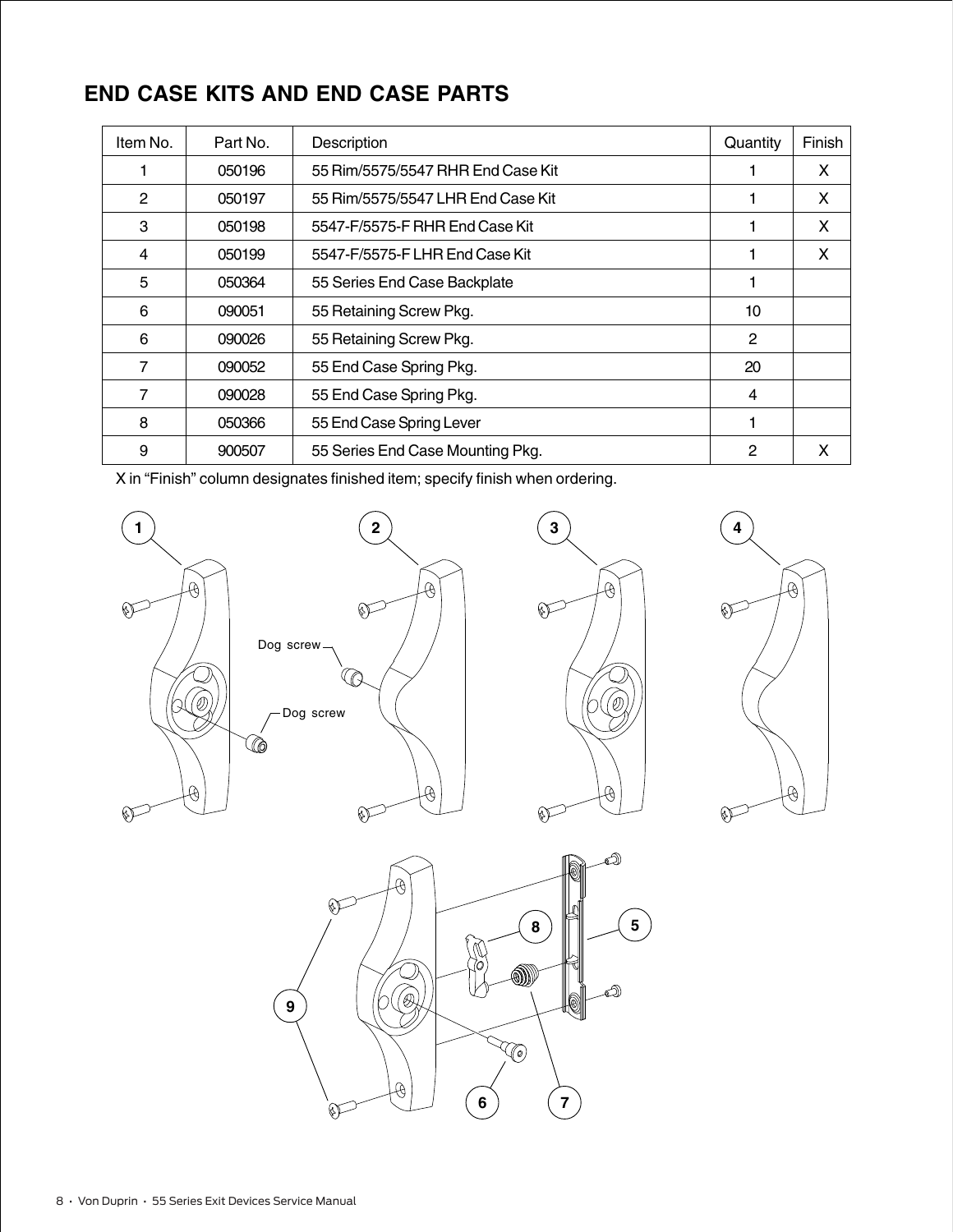#### **CENTER CASE KITS**

| Item No.     | Part No. | Description                 | Quantity | Finish       |
|--------------|----------|-----------------------------|----------|--------------|
|              | 050183   | 55EO Center Case Kit        |          | X            |
| $\mathbf{2}$ | 050184   | 55NL Center Case Kit        |          | X            |
| 3            | 050186   | 5575 Center case LHR Kit    |          | X            |
| 4            | 050185   | 5575 Center Case RHR Kit    |          | $\mathsf{x}$ |
| 5            | 050188   | 5575-F Center Case LHR Kit  |          | X            |
| 6            | 050187   | 5575-F Center Case RHR Kit  |          | X            |
| 7            | 050191   | 5547 LHR Center Case Kit    |          | X            |
| 8            | 050189   | 5547 RHR Center Case Kit    |          | X            |
| 9            | 050193   | 5547-F LHR Center Case Kit  |          | X            |
| 10           | 050192   | 5547-F RHR Center Case Kit  | 1        | X            |
| 11           | 050195   | 5547WDC LHR Center Case Kit |          | X            |
| 12           | 050194   | 5547WDC RHR Center Case Kit |          | X            |





















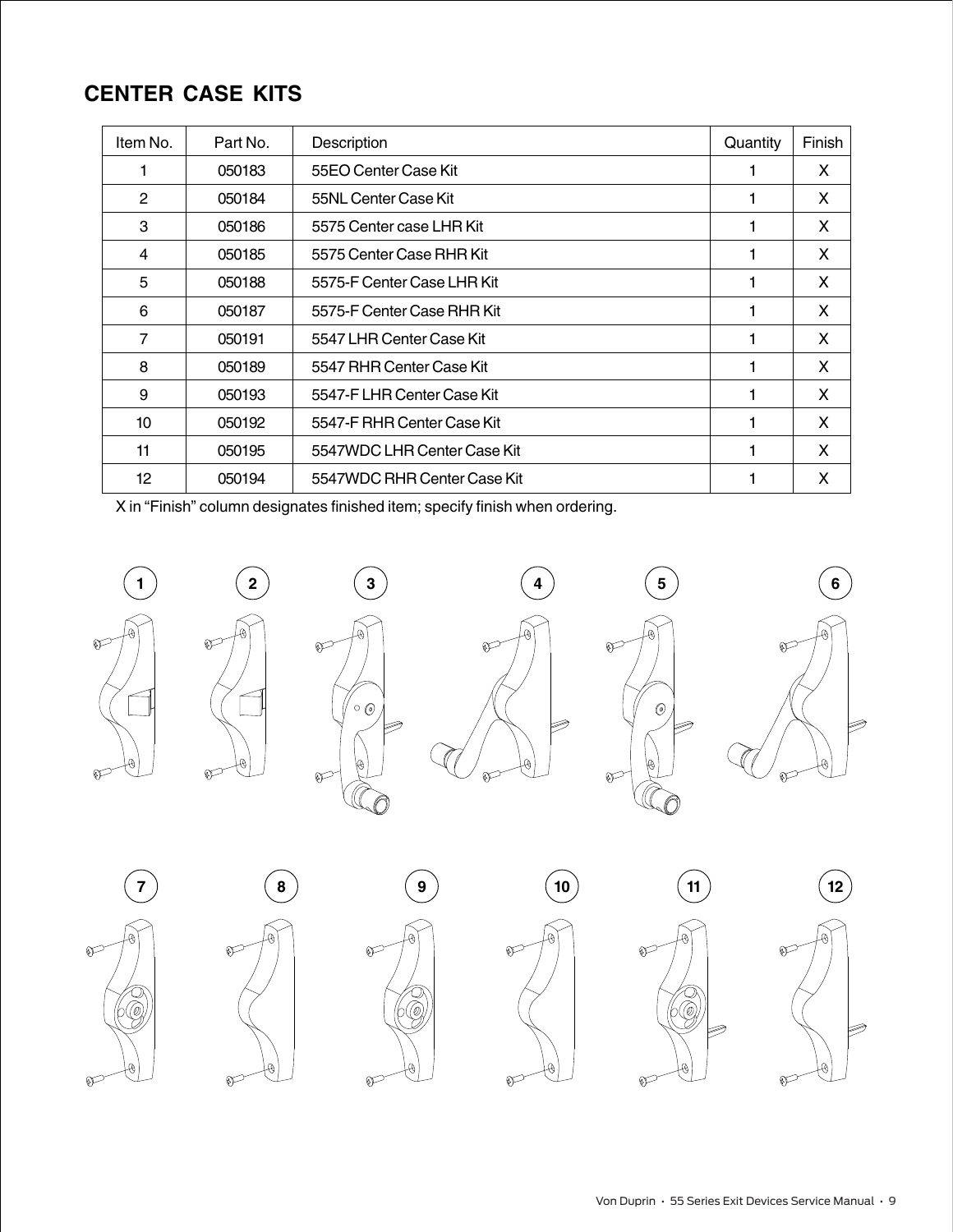# **CENTER CASE PARTS: 55 RIM DEVICE**

| Item No.       | Part No. | Description                                  | Quantity       | Finish |
|----------------|----------|----------------------------------------------|----------------|--------|
| 1              | 050105   | 55CK-NL Conversion Kit (order trim separate) |                |        |
| $\overline{2}$ | 050332   | 55 Rim Backplate w/Screws                    | 1              | X      |
| 3              | 050333   | 55 Case Bushing                              | 1              |        |
| 4              | 050334   | 55 Rim Spring Clip w/Screws                  | 1              |        |
| 5              | 050352   | 55 Rim Latch Bolt w/Axle and Spring          | 1              |        |
| 6              | 050353   | 55 Rim Latch Bolt Axle                       | 1              |        |
| $\overline{7}$ | 050354   | 55 Rim Latch Bolt Spring                     | 1              |        |
| 8              | 050355   | 55NL Cam RH                                  | 1              |        |
| 9              | 050356   | 55NL Cam LH                                  | 1              |        |
| 10             | 090023   | 55 Axle Retainer Pkg.                        | 2              |        |
| 11             | 090024   | 55 Spring Anchor Screw Pkg.                  | 10             |        |
| 12             | 090025   | 55 Backplate Screw Pkg.                      | 10             |        |
| 13             | 090022   | 55 Rim Center Case Retaining Screw Pkg.      | 2              |        |
| 13             | 090050   | 55 Rim Center Case Retaining Screw Pkg.      | 10             |        |
| 14             | 900507   | 55 Rim Center Case Mounting Pkg.             | 1              | X      |
|                |          | 12-24 x 3/4" OPHMS                           | $\overline{2}$ |        |
| 14             | 900512   | Rim 2" Dr SNB Mounting Pkg.                  | 1              | X      |
|                |          | 12-24 x 1" OPHMS                             | 4              |        |

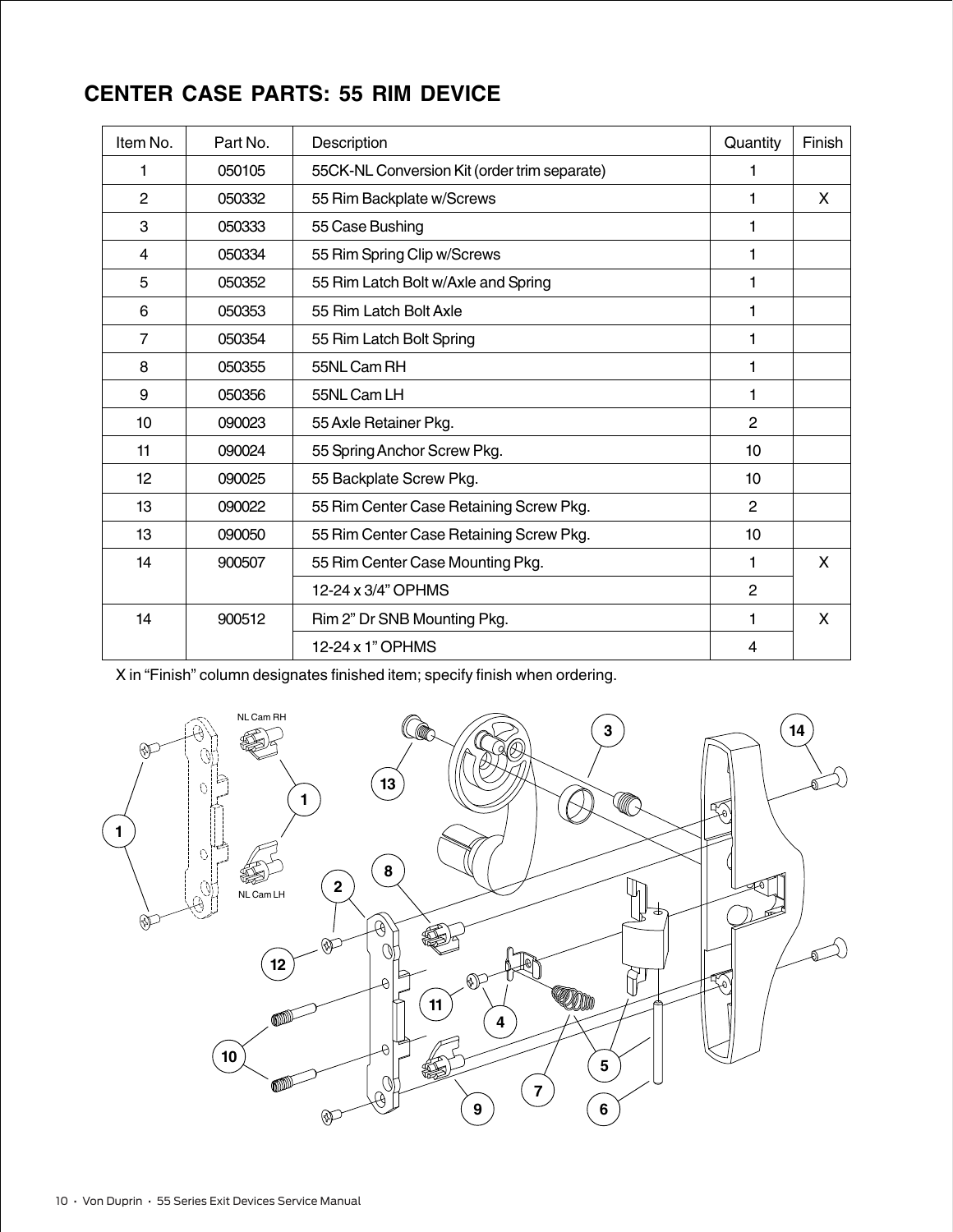#### **CENTER CASE PARTS: 5547 DEVICE**

| Item No. | Part No. | Description                    | Quantity     | Finish |
|----------|----------|--------------------------------|--------------|--------|
|          | 050357   | 5547 Control Lever             |              |        |
| 2        | 090051   | 55 Retaining Screw Pkg.        | 10           |        |
| 2        | 090026   | 55 Retaining Screw Pkg.        | 2            |        |
| 3        | 050333   | 55 Case Bushing                |              |        |
| 4        | 900508   | 5547 Center Case Mounting Pkg. |              | X      |
|          |          | 12-24 x 1/2" OPHMS             | 2            |        |
| 4        | 900514   | 5547 2" Dr SNB Mounting Pkg.   |              | X      |
|          |          | 12-24 x 1" OPHMS               | $\mathbf{2}$ |        |
| 5        | 900539   | 5547 Blind Fastener Pkg.       |              |        |

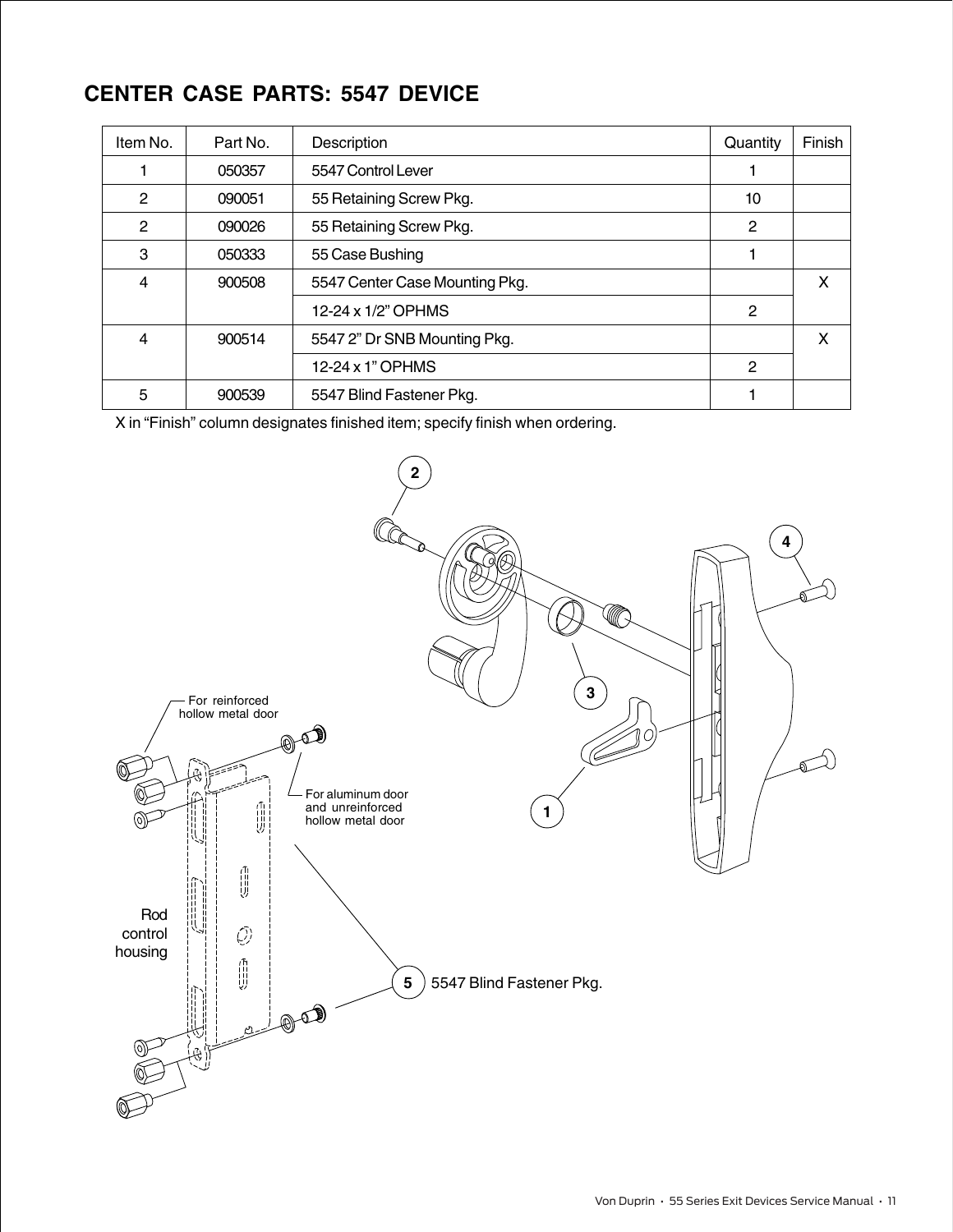### **CENTER CASE PARTS: 5547-F, 5547WDC, 5575, 5575-F DEVICES**

| Item No.       | Part No. | Description                                  | Quantity       | Finish |
|----------------|----------|----------------------------------------------|----------------|--------|
| 1              | 050360   | 5547-F/5547WDC Lift Member                   | 1              |        |
| $\overline{2}$ | 050361   | 5575/5575-F Lift Member                      | 1              |        |
| 3              | 050359   | 5547-F/5547WDC Lift Member Channel           |                |        |
| 4              | 050362   | 5547/5547-F Latch Release Spring             | 1              |        |
| 5              | 050363   | 5547-F/5547WDC Spring Anchor                 | 1              |        |
| 6              | 050358   | 5547-F/5547WDC Lift Member Lever             | 1              |        |
| 7              | 050333   | 55 Case Bushing                              | 1              |        |
| 8              | 090051   | 55 Retaining Screw Pkg.                      | 10             |        |
| 8              | 090026   | 55 Retaining Screw Pkg.                      | 2              |        |
| 9              | 090024   | 55 Spring Anchor Screw Pkg.                  | 10             |        |
| 10             | 090027   | Lift Member Guide Screw Pkg.                 | 10             |        |
| 11             | 900509   | 5547-F/5575/5575-F Center Case Mounting Pkg. |                | X      |
|                |          | 12-24 x 5/8" OPHMS                           | 2              |        |
| 11             | 900507   | 5547WDC Center Case Mounting Pkg.            |                | X      |
|                |          | 12-24 x 3/4" OPHMS                           | 2              |        |
| 11             | 900512   | 5547WDC 2" Dr SNB Mounting Pkg.              |                | X      |
|                |          | 12-24 x 1" OPHMS                             | $\overline{4}$ |        |
| 11             | 900514   | 5547/5575 2" Dr SNB Mounting Pkg.            |                | X      |
|                |          | 12-24 x 1" OPHMS                             | $\overline{2}$ |        |

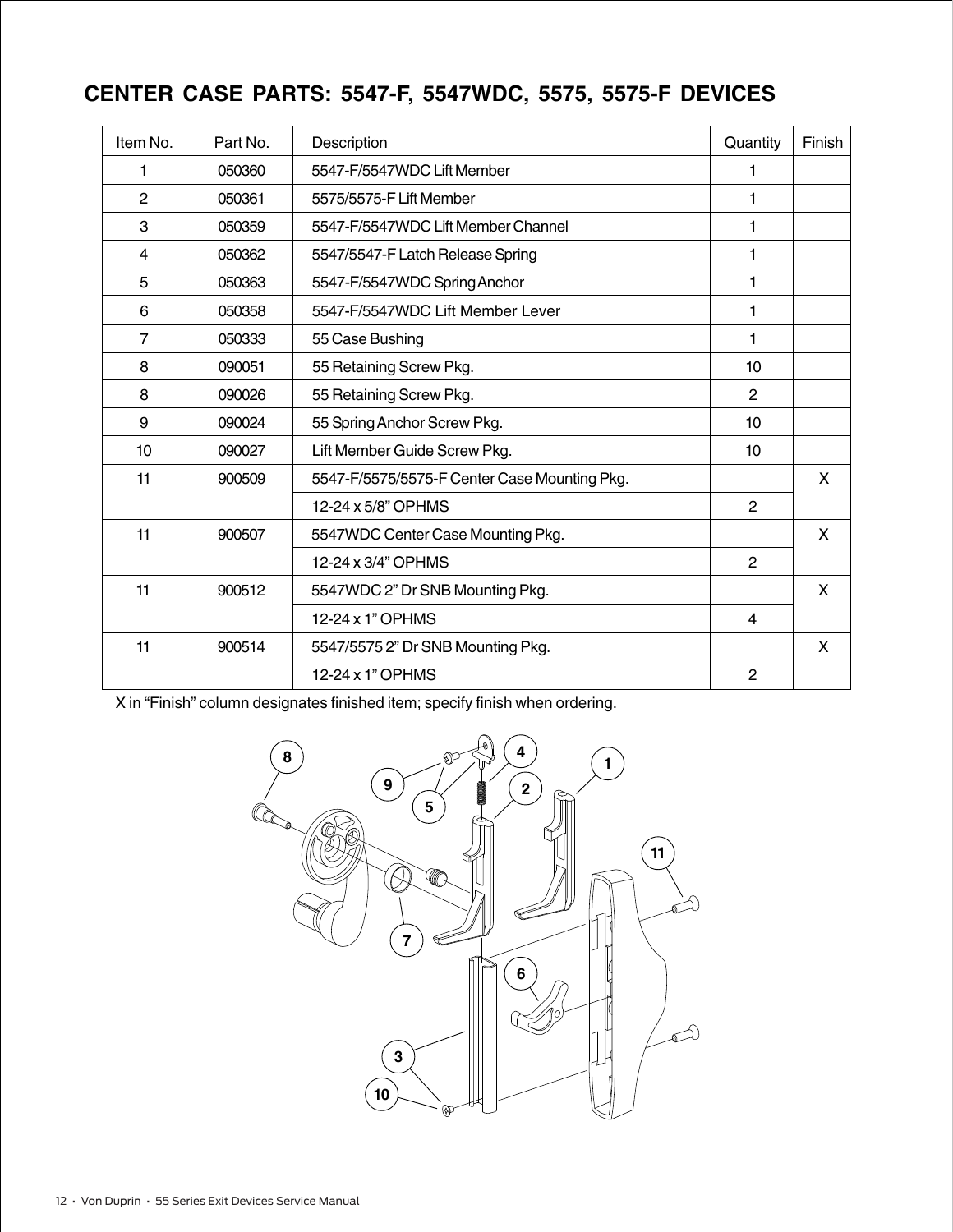#### **VERTICAL LATCHES**

| Item No. | Part No.           | Description                                         | Quantity | Finish |
|----------|--------------------|-----------------------------------------------------|----------|--------|
|          | 114141             | 5547-F Soffit Latch Kit (includes screws)           |          |        |
| 2        | 900502             | 5547 Soffit Latch Mounting Pkg.                     | 2        |        |
| 3        | 050278             | 5547-F Release Guide Cover with Screws              |          | X      |
| 4        | <b>PKGSRV.1018</b> | 5547-F Top Latch Release Screw Pkg.                 | 20       |        |
| 5        | 050370             | 5547/5547WDC Bottom Bracket Guide (includes screws) |          |        |
| 6        | 100316             | 5547/5547WDC Top Plate (includes screws)            |          |        |
| 7        | 090033             | 5547WDC Top Plate Screw Pkg.                        | 10       |        |
| 8        | 900576             | 5547-F Plunger Release Bracket (includes screws)    |          | X      |
| 9        | 090034             | 5547-F Plunger Release Bracket Screw Pkg.           | 10       | X      |
| 10       | 900614             | 5547-F Flush Transom Release Bracket with Screws    |          | X      |
| 11       | 090035             | 5547-F Flush Transom release Bracket Screw Pkg.     | 10       | X      |

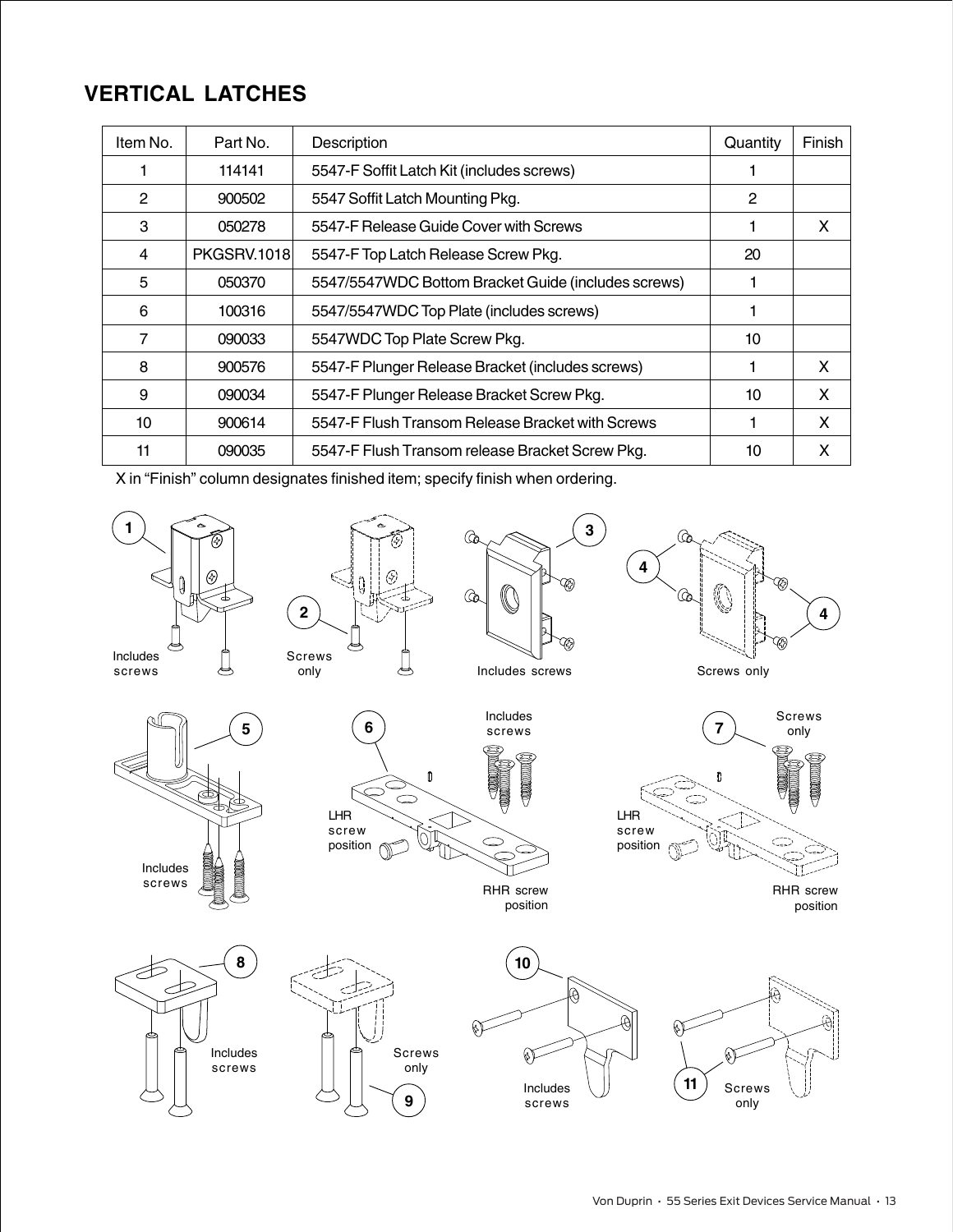

**VERTICAL RODS: 5547 DEVICE VERTICAL RODS: 5547-F DEVICE**

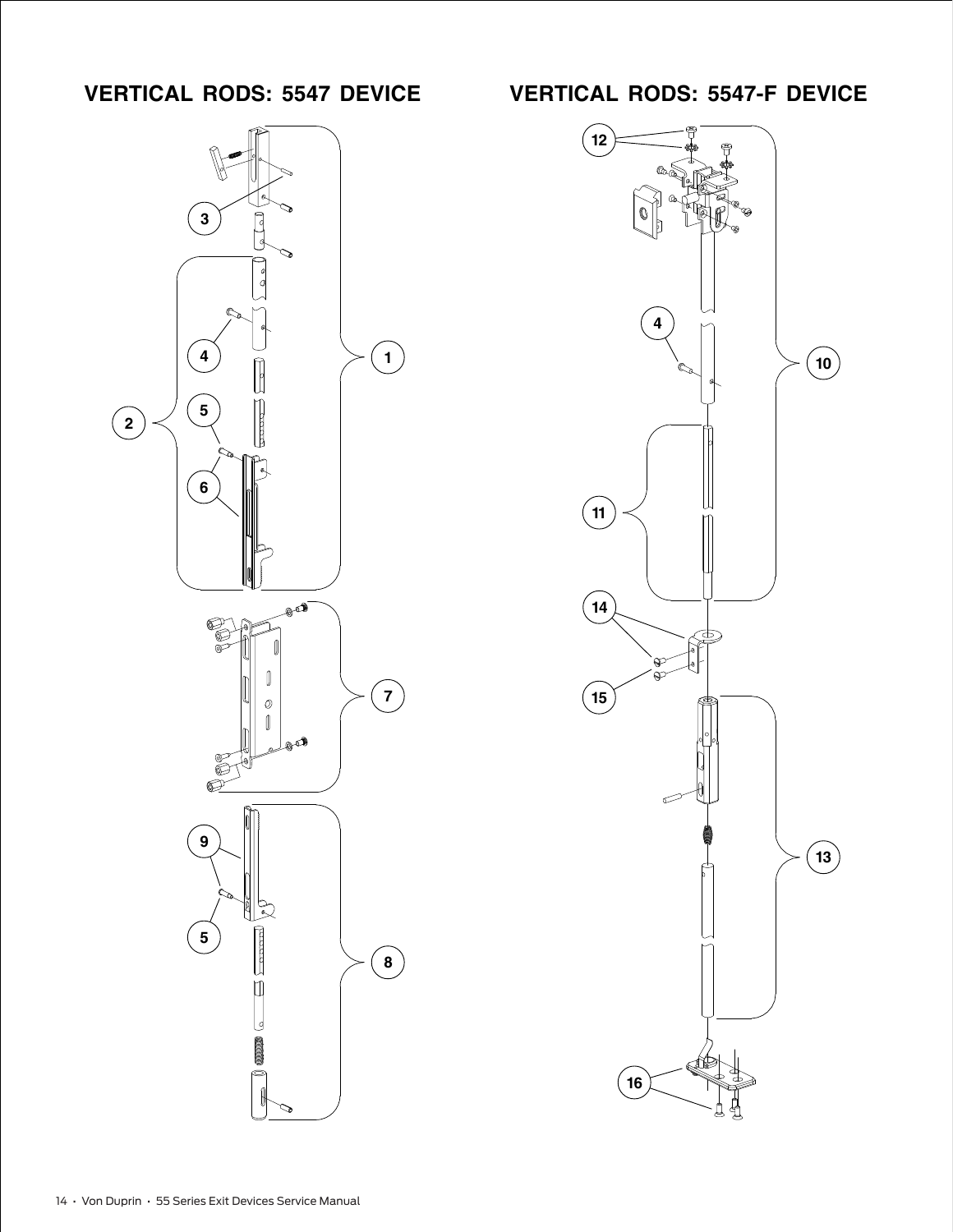#### **VERTICAL RODS: 5547 DEVICE**

| Item No. | Part No. | Description                            | Quantity | Finish |
|----------|----------|----------------------------------------|----------|--------|
|          | 050053   | 5547 Top Rod Kit 6'8"-8' Door          |          |        |
|          | 050372   | 5547 Top Rod Kit 8'-10' Door           |          |        |
| 2        | 051704   | 5547 Extension Rod Kit 8'-10' Door     |          |        |
| 3        | 090032   | 5547 Top Rod 1/8" x 5/8" Roll Pin Pkg. | 10       |        |
| 4        | 090011   | 5547 Rod Connector Rivet Pkg.          | 10       |        |
| 5        | 090030   | 5547 Rod Connector Pin Pkg.            | 2        |        |
| 6        | 050368   | 5547 Top Rod Connector with Pin        |          |        |
| 7        | 050367   | 5547 Rod Control Housing               |          |        |
| 8        | 050036   | 5547 Bottom Rod Kit                    |          |        |
| 9        | 050369   | 5547 Bottom Rod Connector with Pin     |          |        |

X in "Finish" column designates finished item; specify finish when ordering.

#### **VERTICAL RODS: 5547-F DEVICE**

| Item No. | Part No. | Description                          | Quantity | Finish |
|----------|----------|--------------------------------------|----------|--------|
| 10       | 050457   | 5547-F Top Rod Kit 6'8"-8' Door      |          | X      |
| 10       | 050373   | 5547-F Top Rod Kit 8'-10' Door       |          | X      |
| 11       | 051705   | 5547-F Extension Rod Kit 8'-10' Door |          |        |
| 12       | 900541   | 5547-F Rod Set Mounting Pkg.         |          |        |
| 13       | 050458   | 5547-F Bottom Rod Kit                |          |        |
| 14       | 105144   | 5547-F Rod Guide Pkg.                |          |        |
| 15       | 090018   | 5547-F Rod Guide Mounting Screw Pkg. | 10       |        |
| 16       | 100741   | 5547-F Bottom Guide Pkg.             |          |        |

X in "Finish" column designates finished item; specify finish when ordering.









**Assembly Procedure (LHR shown)** 5547-F Bottom Guide Pkg. Part No. 100741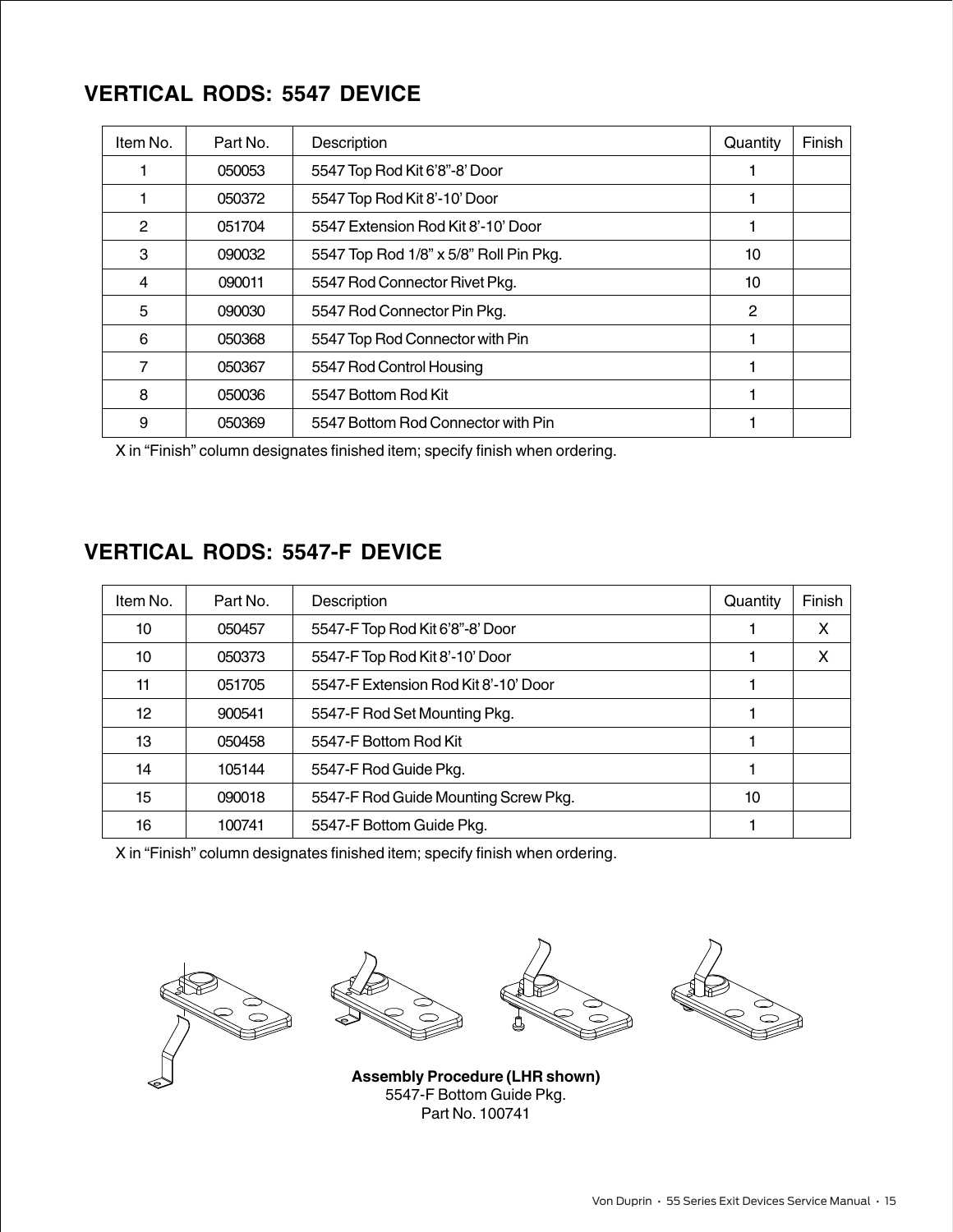# **VERTICAL RODS: 5547WDC DEVICE**

| Item No. | Part No. | Description                           | Quantity | Finish |
|----------|----------|---------------------------------------|----------|--------|
| 17       | 050110   | 5547WDC Top Rod Kit 6'8"-8' Door      |          |        |
| 17       | 050374   | 5547WDC Top Rod Kit 8'-10' Door       |          |        |
| 18       | 051707   | 5547WDC Extension Rod Kit 8'-10' Door |          |        |
| 19       | 100315   | 5547WDC Latch Control                 |          |        |
| 20       | 050096   | 5547WDC Bottom Rod Kit                |          |        |